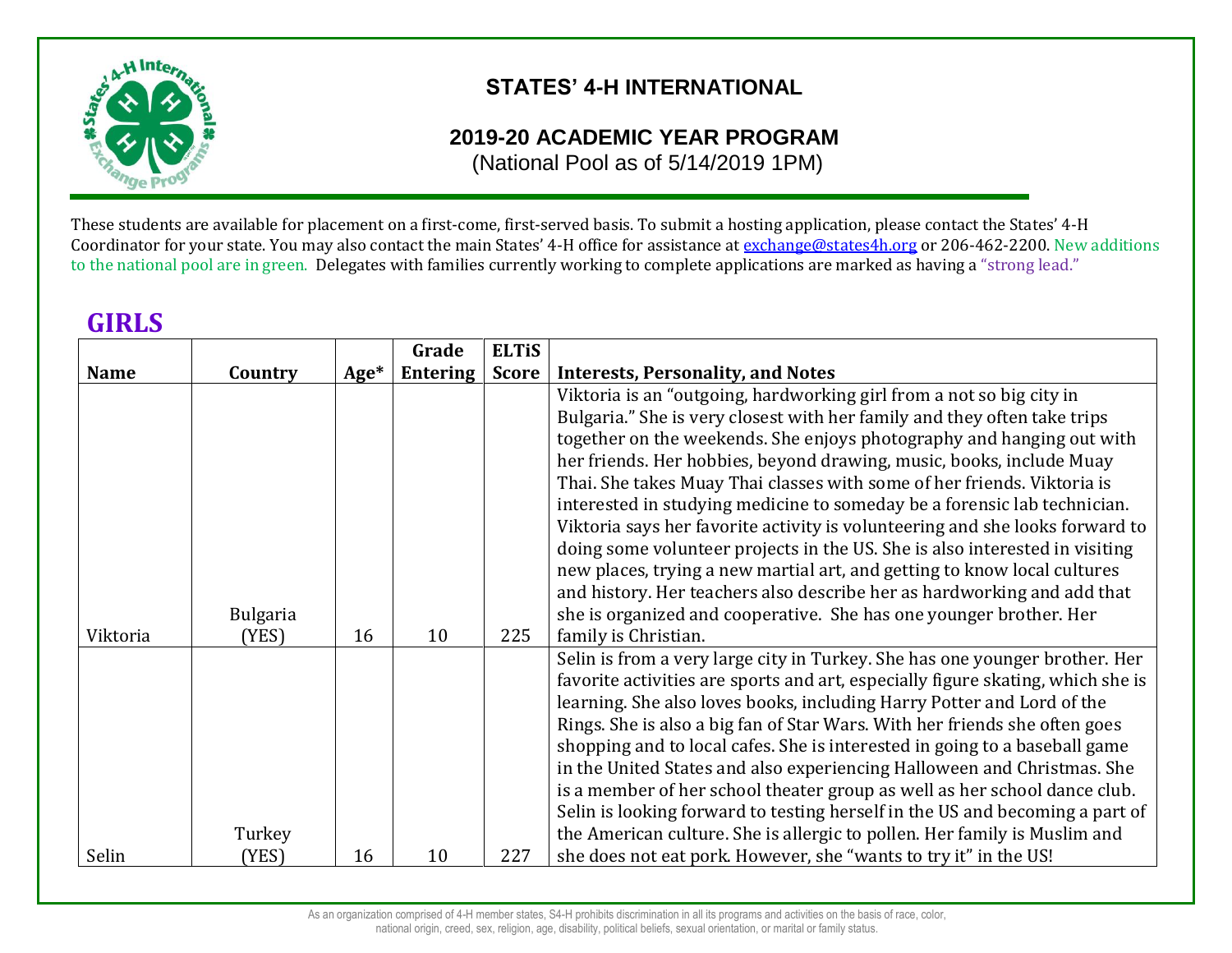|             |             |    |    |     | Sanita is excited to meet new people in America and experience a              |
|-------------|-------------|----|----|-----|-------------------------------------------------------------------------------|
|             |             |    |    |     | different way of a life. She is from a smaller town and writes that           |
|             |             |    |    |     | opportunities for younger women can be limited. She is looking forward        |
|             |             |    |    |     | to proving herself through this program. She attends a medical high           |
|             |             |    |    |     | school and intends on continuing to study medicine and pursue her goal        |
|             |             |    |    |     | of becoming a surgeon. Sanita exercises often and has participated in         |
|             |             |    |    |     | several formal running events. She likes to go to the movies with her         |
|             |             |    |    |     | friends on the weekend. She is a member of her school's ecology and           |
| Sanita      | Bosnia and  |    |    |     | computer science clubs and also is the Class President. She volunteers at     |
| -strong     | Herzegovina |    |    |     | her local library giving math and English lessons to children. Sanita's       |
| lead-       | (YES)       | 17 | 11 | 263 | family is Muslim. She does not have any dietary restrictions.                 |
|             |             |    |    |     | Alisa attends an international high school in one of the bigger cities in     |
|             |             |    |    |     | North Macedonia. She enjoys going for coffee and shopping with her            |
|             |             |    |    |     | friends and likes to spend her time walking in the mountains during the       |
|             |             |    |    |     | weekend. Alisa has been taking guitar classes for the past few years and      |
|             |             |    |    |     | says it is her favorite activity. She lived in Switzerland for several years  |
|             |             |    |    |     | and can speak German as well as Albanian. She is interested in possibly       |
|             |             |    |    |     | studying psychology in the future. Her teacher describes her as being very    |
|             |             |    |    |     | active and involved in a variety of school activities, especially those       |
|             | Macedonia   |    |    |     |                                                                               |
| Alisa       |             | 16 | 11 | 235 | connected to music. Alisa's family is Muslim and while they do not attend     |
|             | (YES)       |    |    |     | religious services, she does not eat pork. Alisa is allergic to pollen.       |
|             |             |    |    |     | Nura comes from a family of five, including two little sisters. Her father is |
|             |             |    |    |     | a diplomat so their family has moved many times. Nura has lived for two       |
|             |             |    |    |     | years in Pakistan, two years in the United States (Virginia), and three       |
|             |             |    |    |     | years in Turkey. Nura has many hobbies but reading and writing are some       |
|             |             |    |    |     | of her favorites. She writes for her school newspaper. She also skis and      |
|             |             |    |    |     | plays tennis. Nura's teacher describes her as "talented, caring, intuitive,   |
|             |             |    |    |     | and dedicated." Nura is from a larger city in her country and enjoys riding   |
|             |             |    |    |     | bikes and going out for walks. But she also enjoys indoor activities such as  |
|             |             |    |    |     | baking, cooking, and spending time reading books. Nura feels that the         |
| <b>Nura</b> | Bosnia and  |    |    |     | many times her family has moved has helped prepare her for spending a         |
| -strong     | Herzegovina |    |    |     | year in the United States as she has become more adaptable. Nura has a        |
| lead-       | (YES)       | 17 | 11 | 250 | pollen allergy. She is Muslim and does not eat pork.                          |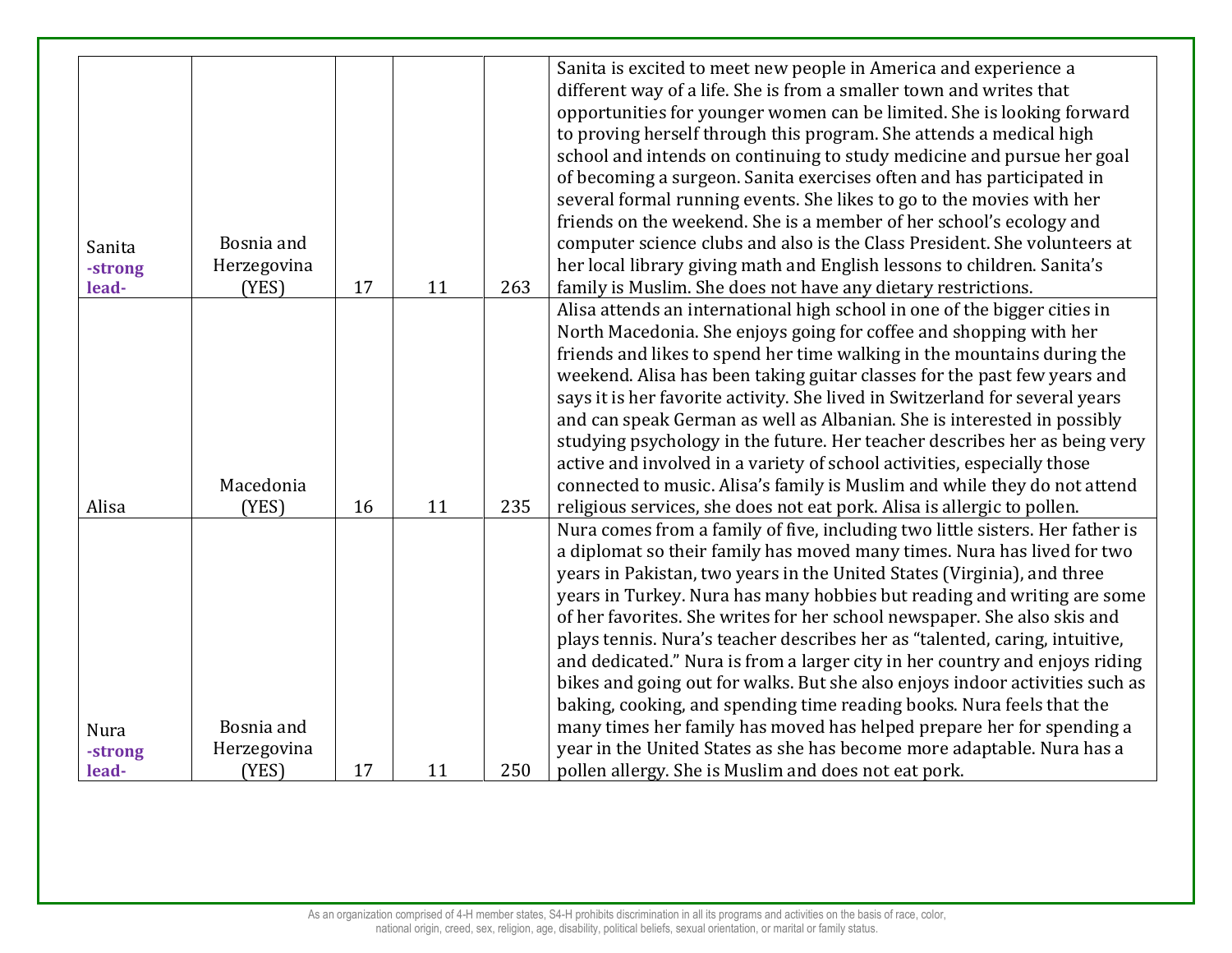|         |        |    |    |     | Hinano, or 'Hina' is looking forward to coming to the US to learn more       |
|---------|--------|----|----|-----|------------------------------------------------------------------------------|
|         |        |    |    |     | about American culture. She likes cooking and would like to cook             |
|         |        |    |    |     | Wasyoku, Japanese traditional foods, with her host family. She is a          |
|         |        |    |    |     | member of her school's photography club and English-speaking society.        |
|         |        |    |    |     | She describes herself as talkative, communicative and friendly. She also     |
|         |        |    |    |     | plays piano and contrabass. Hina sings songs everywhere she goes and         |
| Hinano  | Japan  |    |    |     | laughs easily. She is worried about her English ability but is committed to  |
|         | (Labo) | 17 | 11 | 215 | working hard to do her best in the USA.                                      |
|         |        |    |    |     | Yuna has a dream to support tourists and international exchange students     |
|         |        |    |    |     | who visit Japan. Studying abroad is part of her plan to pursue this dream.   |
|         |        |    |    |     | She has been an active Labo member for many years and is also in her         |
|         |        |    |    |     | school's brass band where she plays saxophone and trombone. She also         |
|         |        |    |    |     | likes to listen to music and watch movies. She rides her bike to school      |
| Yuna    |        |    |    |     | every day, which takes her 40 minutes each way! Yuna's family has a dog      |
| -strong | Japan  |    |    |     | and her mother says Yuna is good with small children. Her favorite classes   |
| lead-   | (Labo) | 17 | 12 | 215 | are music, English, and PE.                                                  |
|         |        |    |    |     | Haruka was greatly moved by her experience visiting Oklahoma for the         |
|         |        |    |    |     | one month summer exchange program in 2015. At that time she was able         |
|         |        |    |    |     | to visit a school for 3 days and was "interested in the way of teaching and  |
|         |        |    |    |     | the close relations between teachers and students". She made the decision    |
|         |        |    |    |     | to come back to the USA to study after experiencing this. Haruka has been    |
|         |        |    |    |     | a member of her kendo club since she was 10 years. She practices             |
|         |        |    |    |     | everyday. She also likes singing, listening to music and outdoor activities. |
|         | Japan  |    |    |     | Her favorite subject in school is geography and she is looking forward to    |
| Haruka  | (Labo) | 17 | 12 | 215 | taking an American-style math class at her new high school!                  |
|         |        |    |    |     | Ririko is a big fan of the American TV show, "Glee", and is looking forward  |
|         |        |    |    |     | to joining a glee club or show choir. She learned about the diversity in     |
|         |        |    |    |     | American schools through this show and is interested in learning more        |
|         |        |    |    |     | about the differences in American and Japanese culture. Ririko has           |
|         |        |    |    |     | belonged to a gospel choir for many years and loves signing with her         |
|         |        |    |    |     | choir. She also likes shopping, dancing, and fashion. She is interested in   |
| Ririko  |        |    |    |     | trying many different activities in the US. Ririko also loves learning       |
| -strong | Japan  |    |    |     | English, which is her favorite subject in school. She believes learning      |
| lead-   | (Labo) | 17 | 12 | 217 | English will help her connect and get closer to others.                      |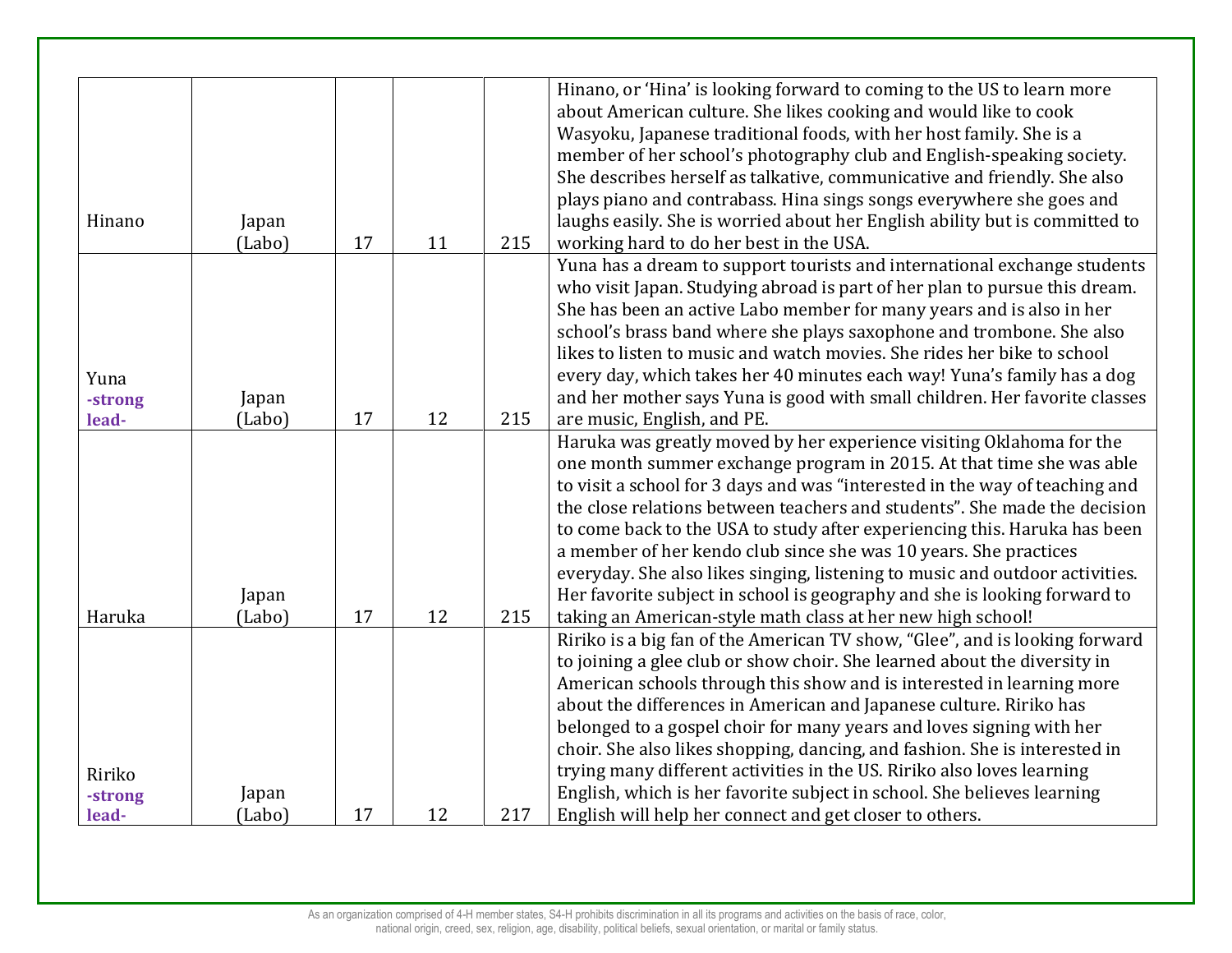| Uran       | Japan<br>(LEX) | 17 | 11 | 223 | Uran comes from a family that greatly values Japanese traditional culture.<br>Her father makes 'tatami' and her late grandfather was a teacher of<br>Japanese traditional music, Minyo. She is the youngest of three children.<br>Uran loves singing, going to karaoke and playing sports. She also plays the<br>Japanese traditional instrument, shamisen. She is a member of her<br>school's track and field team. She likes science and her favorite subjects<br>are chemistry and biology. She has a milk allergy but can consume it if it is<br>heated. She has done two homestays-one to Russia in 2012 and to<br>American in 2014. Uran is excited about homecoming and dance parties!                                    |
|------------|----------------|----|----|-----|----------------------------------------------------------------------------------------------------------------------------------------------------------------------------------------------------------------------------------------------------------------------------------------------------------------------------------------------------------------------------------------------------------------------------------------------------------------------------------------------------------------------------------------------------------------------------------------------------------------------------------------------------------------------------------------------------------------------------------|
|            |                |    |    |     |                                                                                                                                                                                                                                                                                                                                                                                                                                                                                                                                                                                                                                                                                                                                  |
| Niina      | Japan<br>(LEX) | 17 | 11 | 223 | Niina has many reasons for wanting to come to the United States. She is<br>interested in American educational culture as she would like be a<br>researched of early childhood education. She is looking forward to<br>sharing Japanese culture and to create new relationships with American<br>friends. Niina plays the violin and does kyudo (Japanese archery). She also<br>enjoys badminton, track, swimming, trying new foods, and singing. Her<br>family has hosted many exchange students on short and long-term<br>homestays. She likes burgers and fries. One of her favorite classes is PE as<br>she really enjoys playing handball. Niina is the youngest child in her<br>family and has an older brother and sister. |
| Riko       | Japan<br>(LEX) | 17 | 11 | 232 | Riko is coming to the US to broaden her horizons by "receiving<br>inspiration" from those that she meets while in America. She likes playing<br>badminton, basketball, and snowboarding. She also likes listening to<br>music, plays the drums and enjoys playing video games. She was on a<br>competitive badminton club for her school. Riko has one older sister and<br>her grandparents live together with her family. She loves tacos and<br>remembers fondly a camping trip she took with her host family in 2015<br>when she was a participant in the summer month-long exchange<br>program.                                                                                                                              |
| Seoyeong B | South Korea    |    |    |     | Seoyeong attends an international school in Korea where the courses are<br>taught in English. During the weekdays, she lives at the school in a<br>dormitory. She participates in school activities and enjoys playing the<br>flute, learning belly dancing, and cooking. Learning languages is one of her<br>strengths. Seoyeong recently spent three weeks in the US over the<br>summer doing a language course in English. She was a member of Cub<br>Scouts in Korea and enjoys drawing and listening to music. Her favorite<br>subjects are world history and English. She is a little worried about<br>missing Korean food but is looking forward to cooking with her host                                                 |
|            | (BFE)          | 15 | 9  | 233 | family and introducing Korean culture, including contemporary and                                                                                                                                                                                                                                                                                                                                                                                                                                                                                                                                                                                                                                                                |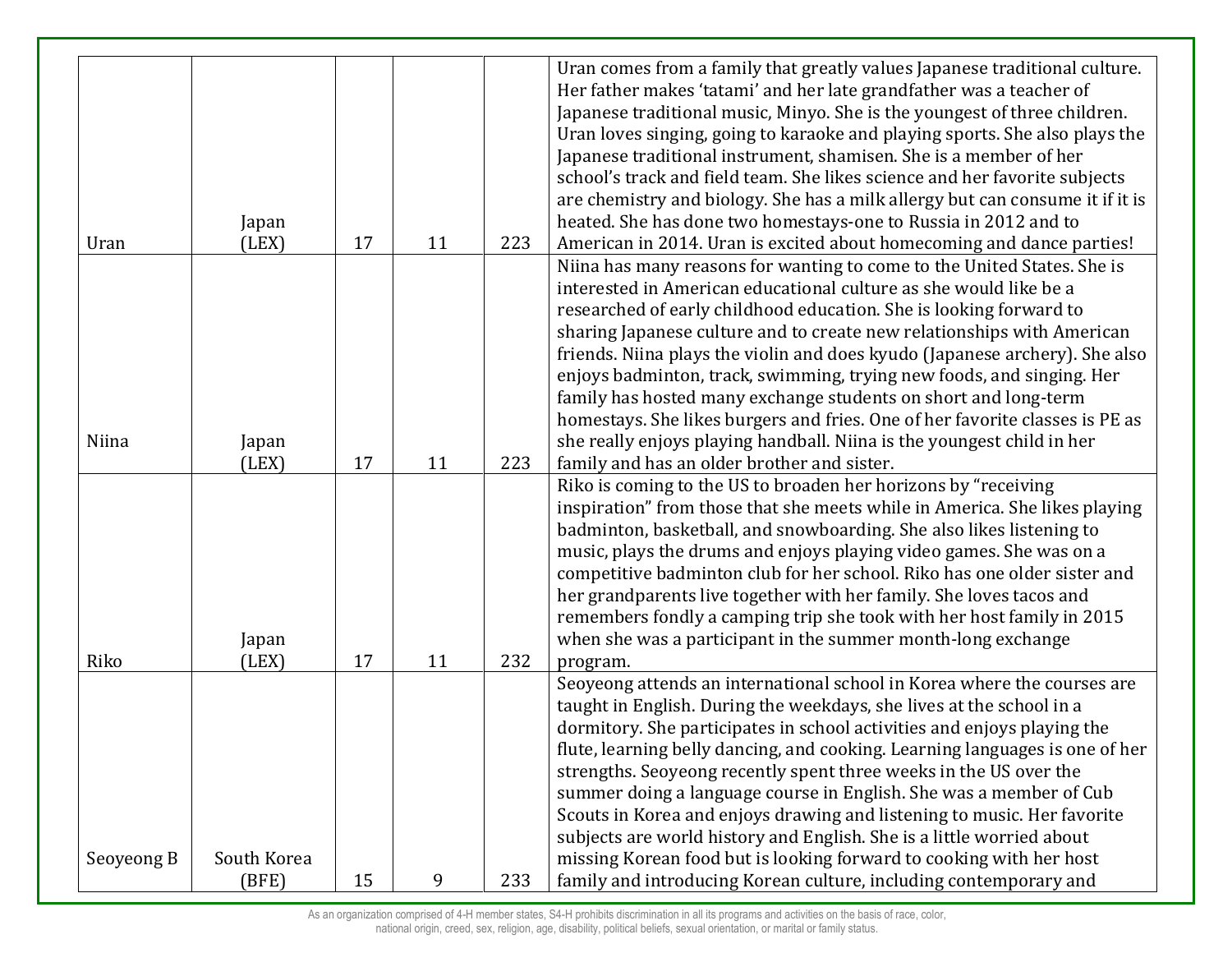|         |                      |    |    |     | traditional music.                                                                                                                                                                                                                                                                                                                                                                                                                                                                                                                                                                                                                                                                                                                                                                                                                                                                                             |
|---------|----------------------|----|----|-----|----------------------------------------------------------------------------------------------------------------------------------------------------------------------------------------------------------------------------------------------------------------------------------------------------------------------------------------------------------------------------------------------------------------------------------------------------------------------------------------------------------------------------------------------------------------------------------------------------------------------------------------------------------------------------------------------------------------------------------------------------------------------------------------------------------------------------------------------------------------------------------------------------------------|
|         |                      |    |    |     |                                                                                                                                                                                                                                                                                                                                                                                                                                                                                                                                                                                                                                                                                                                                                                                                                                                                                                                |
| Yeonwoo | South Korea<br>(BFE) | 15 | 9  | 223 | Yeonwoo is an only child who lives with her parents and her cat, Joony.<br>She enjoys art, calligraphy, languages and music. She also likes to read and<br>cook. She would like to be a translator so is motivated to improve her<br>English skills during her exchange year. She is looking forward to meeting<br>her host family and spending lots of time with them, she is hoping to have<br>host siblings as she is an only child. Her favorite classes are English, math<br>and art. She also really enjoys science class and for a time wanted to be a<br>biologist. Although she is not that interested in sports or outdoor<br>activities, she likes animals and is interested in trying new activities<br>involving animals. She also has a slight sun allergy if her skin is exposed to<br>the sun for too long. Despite this she has participated in school running<br>and dodgeball competitions. |
|         |                      |    |    |     | Yejin is an only child but she describes her family as a "full of laughs"<br>family". Her family goes to church regularly together and it is a big part of<br>their lives. Her mother cooks for the church and Yejin participates in<br>many church activities. She once had a dream to be the President of Korea<br>but now would like to be a sports counselor. She is looking forward to<br>spending a year in the US and trying new activities. She plays piano and<br>likes music and singing but also is interested in playing sports. In Korea,                                                                                                                                                                                                                                                                                                                                                         |
| Yejin   | South Korea<br>(BFE) | 17 | 12 | 220 | she has participated in taekwando, student council, Girl Scouts and is in<br>her church choir. She has also attended a mission trip to the Philippines.                                                                                                                                                                                                                                                                                                                                                                                                                                                                                                                                                                                                                                                                                                                                                        |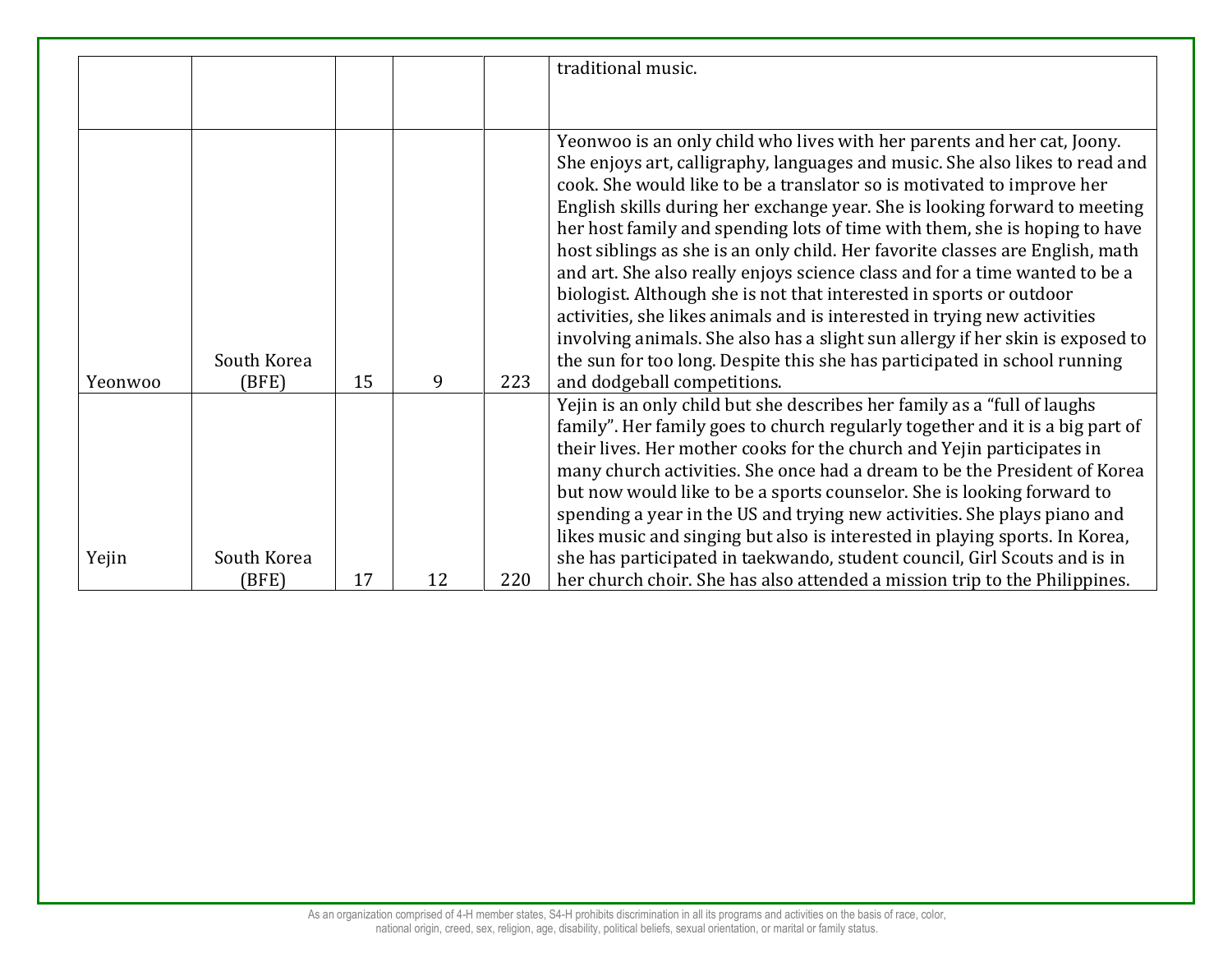## **BOYS:**

|          |          |      | Grade           | <b>ELTIS</b> |                                                                                |
|----------|----------|------|-----------------|--------------|--------------------------------------------------------------------------------|
| Name     | Country  | Age* | <b>Entering</b> | <b>Score</b> | <b>Interests, Personality, and Notes</b>                                       |
|          |          |      |                 |              | Muhammad is a student at a boarding school in one of Pakistan's largest        |
|          |          |      |                 |              | cities. He has two much younger siblings. His favorite activity is debate      |
|          |          |      |                 |              | and has been participating in regional competitions since he was 9. He         |
|          |          |      |                 |              | also does Model UN and likes to play soccer and cricket. Muhammad is           |
|          |          |      |                 |              | really looking forward to joining his school's debate team and other           |
|          |          |      |                 |              | academic activities. His teacher describes him as a hard worker and highly     |
|          |          |      |                 |              | motivated. He hopes to study astronomy in the future and has ambitions         |
|          |          |      |                 |              | of becoming an astronomer. Muhammad has been really moved by his               |
|          |          |      |                 |              | participation in debate, Model UN, and also regional English speech            |
|          |          |      |                 |              | competitions. He is looking forward to the responsibility of representing      |
|          | Pakistan |      |                 |              | his country while in the US and learning about American culture and            |
| Muhammad | (YES)    | 16   | 11              | 250          | lifestyles. He is looking forward to sledding in the US!                       |
|          |          |      |                 |              | Abd El Rahman comes from a family of five and one of the biggest cities in     |
|          |          |      |                 |              | Egypt. He also likes soccer, swimming, drawing and reading. He enjoys          |
|          |          |      |                 |              | spending time with his family, including his grandmother and aunt, but         |
|          |          |      |                 |              | also enjoy playing video games with friends. He is interested in               |
|          |          |      |                 |              | engineering and robotics and eventually to be an aviation engineer. Abd El     |
|          |          |      |                 |              | Rahman describes himself as easy going, simple, and easily satisfied. He is    |
|          |          |      |                 |              | looking forward to a lifelong relationship with his host family and to give a  |
|          |          |      |                 |              | good impression to others about himself and his country. He is a member        |
| Abd El   | Egypt    |      |                 |              | of his school's science club and plays soccer regularly. He is Muslim and      |
| Rahman   | (YES)    | 15   | 10              | 236          | regularly attends services with his family.                                    |
|          |          |      |                 |              | Jad is from a very small mountain village in Lebanon. He has two older         |
|          |          |      |                 |              | siblings and a dog, Sasha. He likes to watch movies with his family and on     |
|          |          |      |                 |              | Sundays they have a BBQ together. He likes sports, especially basketball       |
|          |          |      |                 |              | and swimming. For Jad, basketball is 'meditation'! He also is a part of a      |
|          |          |      |                 |              | Scouts group and often rides his bike to and from his activities in the        |
|          |          |      |                 |              | village. He would like to study international affairs and political science in |
|          |          |      |                 |              | the future. He says that this is to get him closer to his goal of becoming an  |
|          |          |      |                 |              | Ambassador for Lebanon. He has studied French for five years. His family       |
|          | Lebanon  |      |                 |              | identifies as Druze, one of the major religions in the Levant region. He       |
| Jad      | (YES)    | 15   | 10              | 242          | does not have any dietary restrictions.                                        |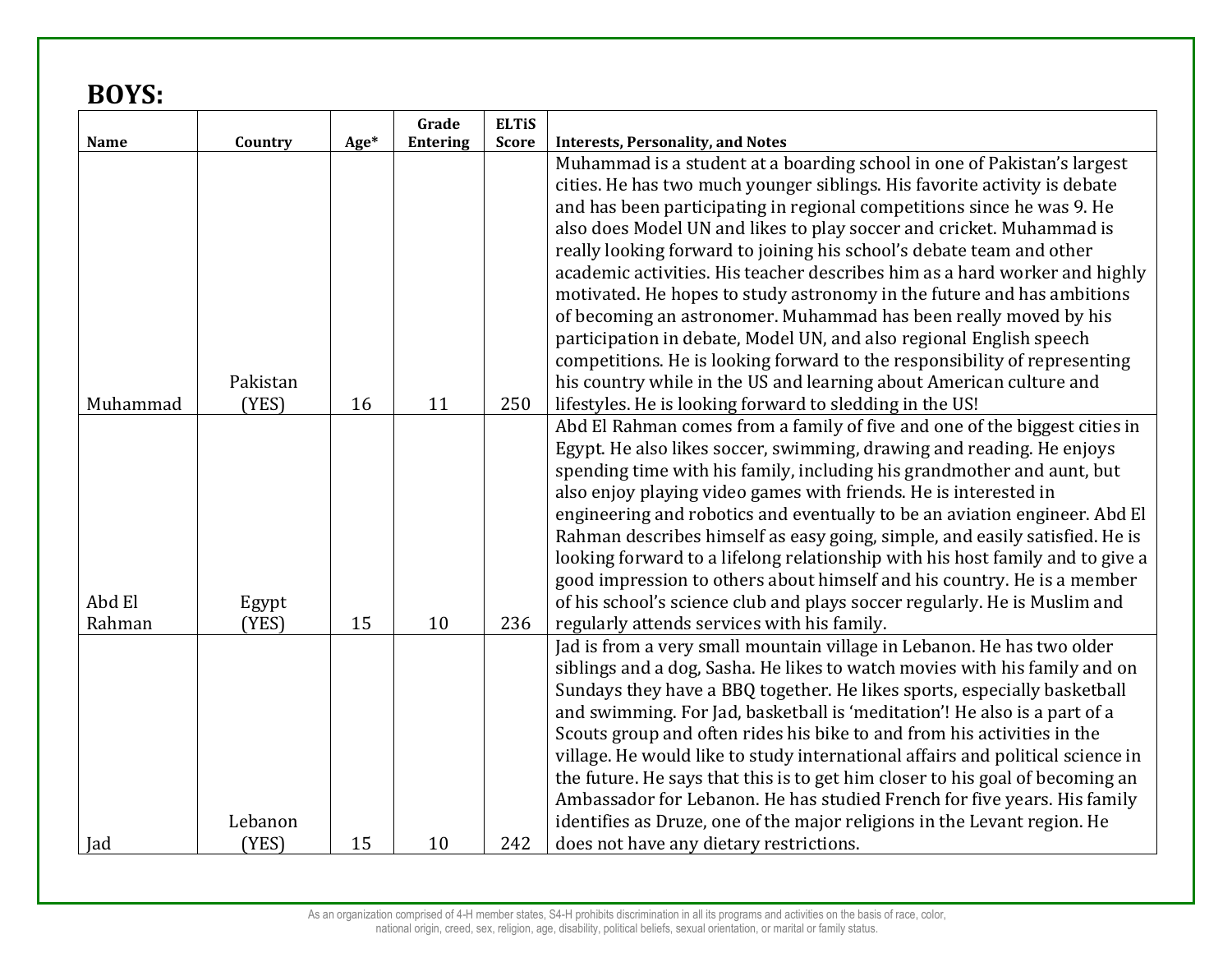|               |           |    |    |     | Lerious comes from a family of seven. He has two brothers and two sisters     |
|---------------|-----------|----|----|-----|-------------------------------------------------------------------------------|
|               |           |    |    |     | and also lives with his grandparents. His family makes and sells bread,       |
|               |           |    |    |     | which he helps with. His family is Christian and he attends a Christian high  |
|               |           |    |    |     | school. He likes playing soccer and basketball and also is on the school      |
|               |           |    |    |     | quiz team. He says that this is his favorite activity and his school team has |
|               |           |    |    |     | won awards during quiz competitions. Lerious likes science and would          |
| Lerious       | Liberia   |    |    |     | like to be a doctor in the future. For him, this exchange program is a        |
| -strong lead- | (YES)     | 16 | 11 | 236 | special educational opportunity and he is looking forward to the chance.      |
|               |           |    |    |     | Tushil is an only child from a city in Western India. He is interested in     |
|               |           |    |    |     | writing, spending time with his family, playing games such as chess, and      |
|               |           |    |    |     | cooking. He is interested in sports and drama and also likes listening to     |
|               |           |    |    |     | music and dancing. He has been a part of his school's drama club and          |
|               |           |    |    |     | science Olympiad. He hopes to be an author in the future. Tushil's teacher    |
|               |           |    |    |     | describes him as "enthusiastic" and energetic. Tushil's family is Hindu and   |
|               |           |    |    |     | he does not eat meat. Tushil is looking forward to learning more about        |
|               | India     |    |    |     | American society and to traveling. Participating in the YES Program will      |
| Tushil        | (YES)     | 16 | 11 | 215 | be his first opportunity to travel to a country outside of India.             |
|               |           |    |    |     | Henri has always dreamt of visiting the US. He hopes to one day study         |
|               |           |    |    |     | engineering in the US. His favorite subjects are math and physics. He also    |
|               |           |    |    |     | likes playing soccer, basketball and working out. His teacher describes       |
|               |           |    |    |     | him as having "great communication skills". Henri has tried to learn about    |
|               |           |    |    |     | American culture through the internet but is looking forward to               |
|               |           |    |    |     | experiencing it himself. He hopes to learn from American society, which       |
|               |           |    |    |     | he describes as more "open" than his home country. Henri is also excited      |
|               | Albania   |    |    |     | about Halloween in America and is planning to dress up as his favorite        |
| Henri         | (YES)     | 17 | 12 | 263 | superhero.                                                                    |
|               |           |    |    |     | Abdul loves reading and signing. He also participates in his school's         |
|               |           |    |    |     | English club, of which he was elected as the President, and debate club. He   |
|               |           |    |    |     | volunteers every week, previously with the Red Cross and currently with       |
|               |           |    |    |     | a literacy program for youth from underdeveloped areas. Participating in      |
|               |           |    |    |     | YES will be Abdul's first time visiting another country. He considers this    |
|               |           |    |    |     | opportunity his "dream" and is looking forward to sharing his culture with    |
|               |           |    |    |     | his host family and community. His favorite subjects in school are            |
|               |           |    |    |     | chemistry and English. As a member of an intra-school organization,           |
|               |           |    |    |     | Abdul helps organize events and competitions between schools in his           |
|               | Indonesia |    |    |     | region. He has an older brother and an older sister. Abdul is Muslim and      |
| Abdul         | (YES)     | 17 | 12 | 201 | does not eat pork.                                                            |
|               |           |    |    |     |                                                                               |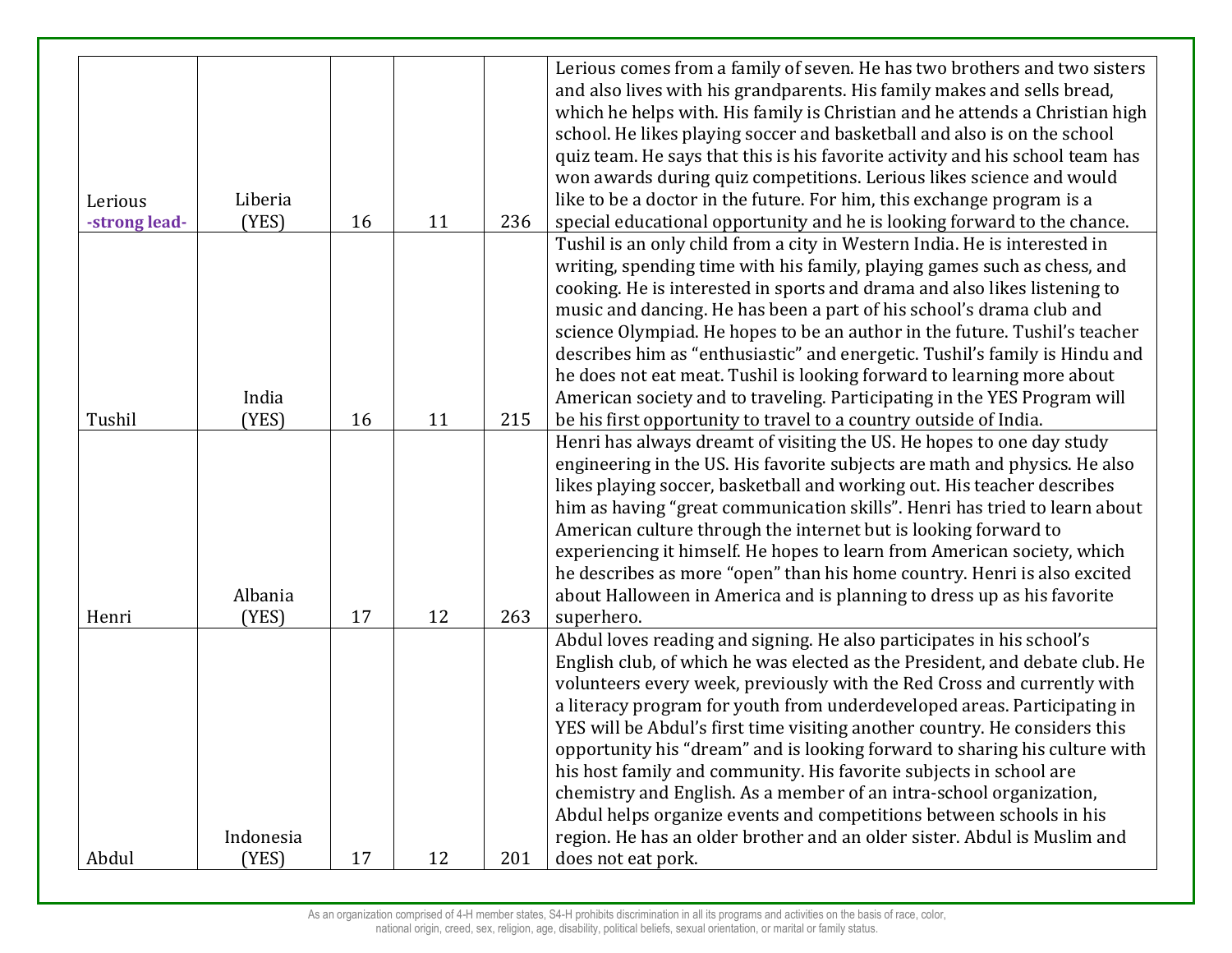| Eunhan plans to be a pilot in the future and is hoping to improve his<br>communication skills while in the US. Eunhan plays guitar and is a<br>member of his school's magazine club and computer programming club.<br>Eunhan's sister also has participated as a year-long student in the US.<br>Eunhan likes baking and playing basketball. He is responsible for washing<br>South Korea<br>the dishes at home and helping with the laundry. He is excited to embrace<br>Eunhan<br>(BFE)<br>15<br>10<br>223<br>a new learning culture and to make friends with American students.<br>Eunjun is excited to learn about American culture and to share his favorite<br>things about Korean culture with his host family. He goes to a small school<br>in Korea, which is slightly unusual, and is a member of the volleyball and |
|--------------------------------------------------------------------------------------------------------------------------------------------------------------------------------------------------------------------------------------------------------------------------------------------------------------------------------------------------------------------------------------------------------------------------------------------------------------------------------------------------------------------------------------------------------------------------------------------------------------------------------------------------------------------------------------------------------------------------------------------------------------------------------------------------------------------------------|
|                                                                                                                                                                                                                                                                                                                                                                                                                                                                                                                                                                                                                                                                                                                                                                                                                                |
|                                                                                                                                                                                                                                                                                                                                                                                                                                                                                                                                                                                                                                                                                                                                                                                                                                |
|                                                                                                                                                                                                                                                                                                                                                                                                                                                                                                                                                                                                                                                                                                                                                                                                                                |
|                                                                                                                                                                                                                                                                                                                                                                                                                                                                                                                                                                                                                                                                                                                                                                                                                                |
|                                                                                                                                                                                                                                                                                                                                                                                                                                                                                                                                                                                                                                                                                                                                                                                                                                |
|                                                                                                                                                                                                                                                                                                                                                                                                                                                                                                                                                                                                                                                                                                                                                                                                                                |
|                                                                                                                                                                                                                                                                                                                                                                                                                                                                                                                                                                                                                                                                                                                                                                                                                                |
|                                                                                                                                                                                                                                                                                                                                                                                                                                                                                                                                                                                                                                                                                                                                                                                                                                |
|                                                                                                                                                                                                                                                                                                                                                                                                                                                                                                                                                                                                                                                                                                                                                                                                                                |
|                                                                                                                                                                                                                                                                                                                                                                                                                                                                                                                                                                                                                                                                                                                                                                                                                                |
| soccer teams. He is also on the school's Student Council. Eunjun also loves                                                                                                                                                                                                                                                                                                                                                                                                                                                                                                                                                                                                                                                                                                                                                    |
| music and has been playing the piano since he was seven. He sometimes                                                                                                                                                                                                                                                                                                                                                                                                                                                                                                                                                                                                                                                                                                                                                          |
| goes to sing karaoke with his friends. He is a big fan of the Marvel movie                                                                                                                                                                                                                                                                                                                                                                                                                                                                                                                                                                                                                                                                                                                                                     |
| series. His dream is to be a military officer. His favorite subjects at school                                                                                                                                                                                                                                                                                                                                                                                                                                                                                                                                                                                                                                                                                                                                                 |
| South Korea<br>are PE, Math and English and his favorite American food is spaghetti.                                                                                                                                                                                                                                                                                                                                                                                                                                                                                                                                                                                                                                                                                                                                           |
| 10<br>233<br>Eunjun's mother describes him as cheerful and energetic.<br>(BFE)<br>15<br>Eunjun                                                                                                                                                                                                                                                                                                                                                                                                                                                                                                                                                                                                                                                                                                                                 |
| Yegyeom goes by the English name 'Michael' due to his admiration for                                                                                                                                                                                                                                                                                                                                                                                                                                                                                                                                                                                                                                                                                                                                                           |
| Michael Jordan. He describes himself as active and sociable. He is very                                                                                                                                                                                                                                                                                                                                                                                                                                                                                                                                                                                                                                                                                                                                                        |
| interested in sports. He is dedicated to soccer and hopes to enter a soccer                                                                                                                                                                                                                                                                                                                                                                                                                                                                                                                                                                                                                                                                                                                                                    |
| high school upon returning to Korea. Playing soccer in America is one of                                                                                                                                                                                                                                                                                                                                                                                                                                                                                                                                                                                                                                                                                                                                                       |
| his goals. He also likes basketball, singing and watching movie. Michael                                                                                                                                                                                                                                                                                                                                                                                                                                                                                                                                                                                                                                                                                                                                                       |
| has an enthusiasm for English and is hoping to improve his language skills                                                                                                                                                                                                                                                                                                                                                                                                                                                                                                                                                                                                                                                                                                                                                     |
| while an exchange student. Michael lived in the Philippines for several                                                                                                                                                                                                                                                                                                                                                                                                                                                                                                                                                                                                                                                                                                                                                        |
| years as a middle school student and so is used to navigating cultural                                                                                                                                                                                                                                                                                                                                                                                                                                                                                                                                                                                                                                                                                                                                                         |
| differences. He thinks his outgoing personality will help him make friends.                                                                                                                                                                                                                                                                                                                                                                                                                                                                                                                                                                                                                                                                                                                                                    |
| South Korea<br>Beyond meeting new people, he is excited to join new activities and eat                                                                                                                                                                                                                                                                                                                                                                                                                                                                                                                                                                                                                                                                                                                                         |
| 9<br>steak!<br>220<br>YeGyeom<br>(BFE)<br>15                                                                                                                                                                                                                                                                                                                                                                                                                                                                                                                                                                                                                                                                                                                                                                                   |
| Kyum is open-minded and adaptable, according to his mother. He is a                                                                                                                                                                                                                                                                                                                                                                                                                                                                                                                                                                                                                                                                                                                                                            |
| talented artist and considers art one of his passions. He also likes playing                                                                                                                                                                                                                                                                                                                                                                                                                                                                                                                                                                                                                                                                                                                                                   |
| basketball and is a member of his church's youth council. His favorite                                                                                                                                                                                                                                                                                                                                                                                                                                                                                                                                                                                                                                                                                                                                                         |
| subject at school is history and he is a member of his school's history                                                                                                                                                                                                                                                                                                                                                                                                                                                                                                                                                                                                                                                                                                                                                        |
| discussion club. He plays bass guitar. He likes listening to music and                                                                                                                                                                                                                                                                                                                                                                                                                                                                                                                                                                                                                                                                                                                                                         |
| watching classic films. Kyum has a younger sister and they like to laugh                                                                                                                                                                                                                                                                                                                                                                                                                                                                                                                                                                                                                                                                                                                                                       |
| together. When he was 14, he and his family spent part of a year in New                                                                                                                                                                                                                                                                                                                                                                                                                                                                                                                                                                                                                                                                                                                                                        |
| South Korea<br>Zealand and he attended a school there for a semester. Kyum does not                                                                                                                                                                                                                                                                                                                                                                                                                                                                                                                                                                                                                                                                                                                                            |
| 223<br>(BFE)<br>16<br>22<br>own a cell phone! His dream is to become an architect.<br>Kyum                                                                                                                                                                                                                                                                                                                                                                                                                                                                                                                                                                                                                                                                                                                                     |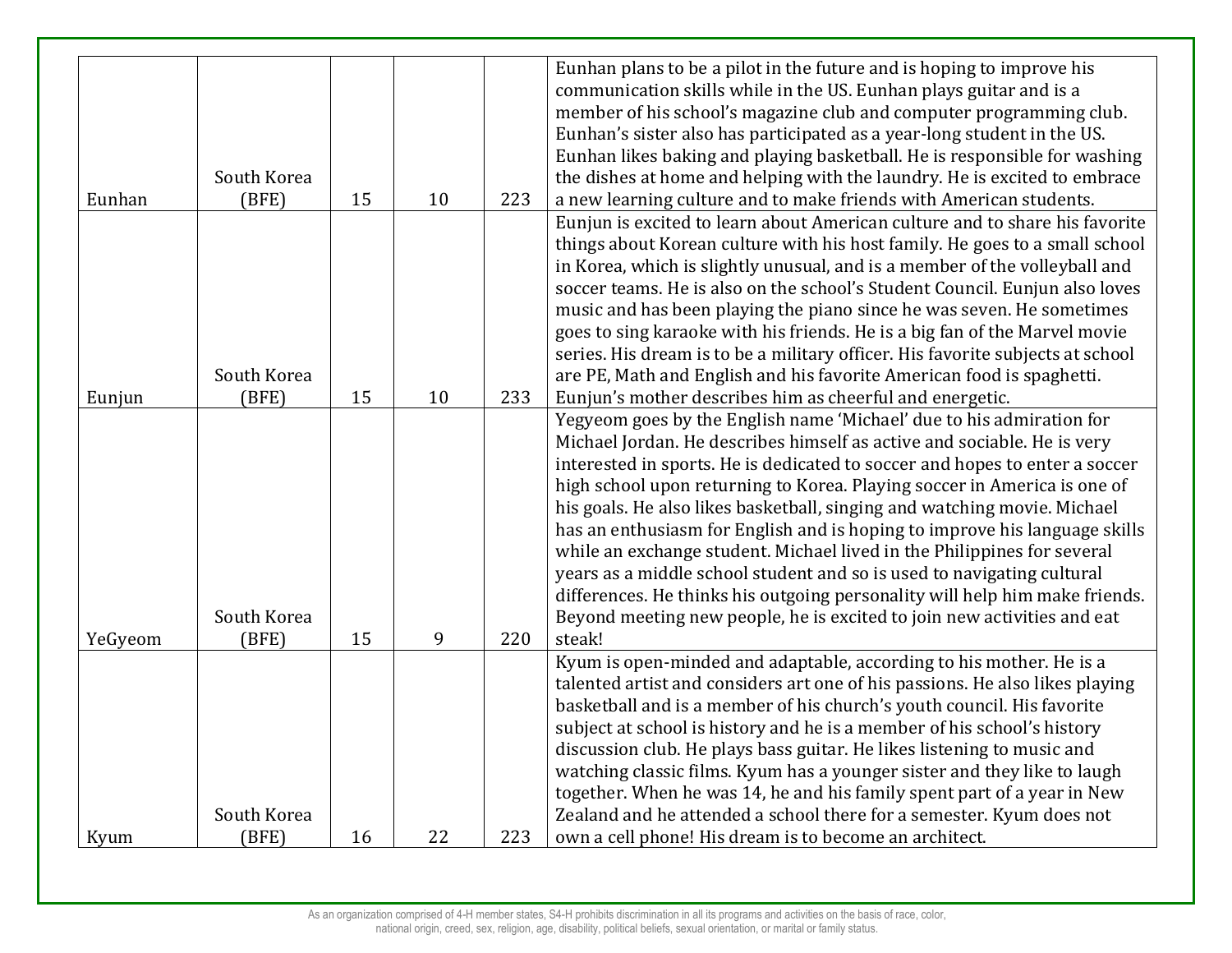|         |             |    |    |     | Sunmin looks forward to learning a new culture and meeting new people<br>in the US. He describes himself as shy at first but someone who becomes<br>active and outgoing after getting to know someone better. He plays soccer<br>at school and also does Taekwando. He has been a member of the Boy |
|---------|-------------|----|----|-----|-----------------------------------------------------------------------------------------------------------------------------------------------------------------------------------------------------------------------------------------------------------------------------------------------------|
|         |             |    |    |     | Scouts in Korea. He also likes playing basketball. He draws and has been a                                                                                                                                                                                                                          |
|         |             |    |    |     | participant in several art contests, he also plays piano. Sunmin is excited<br>about Thanksgiving and comparing it with family traditions in Korea. His                                                                                                                                             |
|         |             |    |    |     | teachers describe him as bright and polite, his mother echoes these                                                                                                                                                                                                                                 |
|         |             |    |    |     | sentiments and adds that he is positive and cooperative. Sunmin has a                                                                                                                                                                                                                               |
| Sunmin  | South Korea |    | 10 | 233 | sister and lives very close to his maternal grandparents so visits with<br>them often.                                                                                                                                                                                                              |
|         | (BFE)       | 15 |    |     | Hyunbin enjoys piano, soccer, table tennis, cooking, and swimming. He                                                                                                                                                                                                                               |
|         |             |    |    |     | was a member of his school's soccer team and also played table tennis                                                                                                                                                                                                                               |
|         |             |    |    |     | competitively. Hyunbin, who also goes by 'Kevin', is hoping to learn more                                                                                                                                                                                                                           |
|         |             |    |    |     | about American culture and to experience Thanksgiving and Halloween.                                                                                                                                                                                                                                |
|         |             |    |    |     | He regularly volunteers in Korea, visiting senior citizens and eating and                                                                                                                                                                                                                           |
|         |             |    |    |     | walking with them. As mentioned earlier he likes cooking although his                                                                                                                                                                                                                               |
|         |             |    |    |     | mother says he is not very good yet. His family has a cat named Jackson                                                                                                                                                                                                                             |
|         |             |    |    |     | who Hyunbin is responsible for caring for. He is outgoing and active and is                                                                                                                                                                                                                         |
|         | South Korea |    |    |     | confident of making new friends in the US. He is also excited about eating                                                                                                                                                                                                                          |
| Hyunbin | (BFE)       | 15 | 10 | 224 | American food as his favorite food is beef.                                                                                                                                                                                                                                                         |
|         |             |    |    |     | Yamato is a very active young person with many interests and passions.                                                                                                                                                                                                                              |
|         |             |    |    |     | He is interested in other cultures and has traveled extensively. He has                                                                                                                                                                                                                             |
|         |             |    |    |     | done four overseas homestays and traveled to Thailand as part of a school                                                                                                                                                                                                                           |
|         |             |    |    |     | service trip. He also likes camping, basketball, ultimate frisbee,                                                                                                                                                                                                                                  |
|         |             |    |    |     | snowboarding and soccer. He describes himself as active, cheerful,                                                                                                                                                                                                                                  |
|         |             |    |    |     | adaptable, reliable and sincere. Yamato is in the mountaineering and                                                                                                                                                                                                                                |
|         |             |    |    |     | volunteering club at his school and played baseball when he was younger.                                                                                                                                                                                                                            |
|         |             |    |    |     | He has had some knee injury issues but they do not impact his ability to be                                                                                                                                                                                                                         |
|         |             |    |    |     | active. One memorable experience he carries with him was participating                                                                                                                                                                                                                              |
|         |             |    |    |     | in the summer exchange program to Wisconsin where he discovered his                                                                                                                                                                                                                                 |
|         | Japan       |    |    |     | love of dairy products, which he still counts among his favorite foods.                                                                                                                                                                                                                             |
| Yamato  | (LEX)       | 16 | 11 | 222 | Yamato has one younger sister and likes going to Costco with his mom.                                                                                                                                                                                                                               |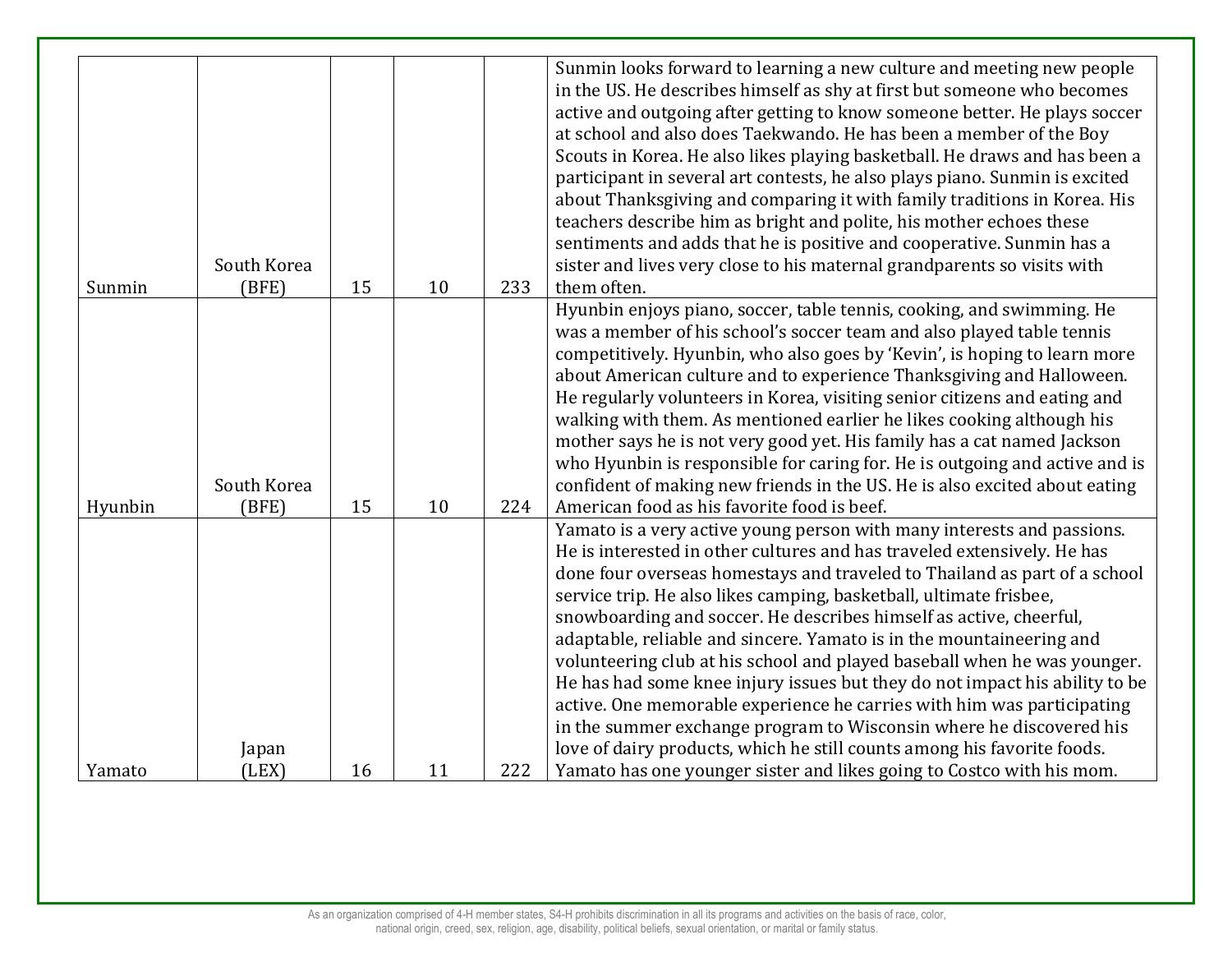| Kosuke | Japan<br>(LEX) | 16 | 10 | 223 | Kosuke stays busy by participating in many different school clubs and<br>extracurriculars. He is a member of the handball team, which he plays<br>everyday. He also does calligraphy and plays baseball. He likes reading<br>and cooking as well as doing other outdoor activities. Kosuke's favorite<br>classes are biology, PE, math, and English. He really likes Marvel and Star<br>Wars movies. His career goal is to be an international lawyer or CPA. He is<br>allergic to cats. |
|--------|----------------|----|----|-----|------------------------------------------------------------------------------------------------------------------------------------------------------------------------------------------------------------------------------------------------------------------------------------------------------------------------------------------------------------------------------------------------------------------------------------------------------------------------------------------|
|        |                |    |    |     | Nao loves playing baseball and soccer. He also runs track and does karate.                                                                                                                                                                                                                                                                                                                                                                                                               |
|        |                |    |    |     | He is a cheerful, sociable, active, and friendly young person. His interest in                                                                                                                                                                                                                                                                                                                                                                                                           |
|        |                |    |    |     | sports has led him to wanting to become an athletic trainer. He also enjoys                                                                                                                                                                                                                                                                                                                                                                                                              |
|        |                |    |    |     | cooking and often cooks dinner for his younger brother since his mother                                                                                                                                                                                                                                                                                                                                                                                                                  |
|        |                |    |    |     | works late. Nao is diagnosed with phenylketonuria and drinks a special                                                                                                                                                                                                                                                                                                                                                                                                                   |
|        |                |    |    |     | medical milk and maintains a low protein diet. He will bring the medical                                                                                                                                                                                                                                                                                                                                                                                                                 |
|        |                |    |    |     | milk with him. He also needs to do self-administered blood draws on a                                                                                                                                                                                                                                                                                                                                                                                                                    |
|        | Japan          |    |    |     | monthly basis. He knows how to handle his condition and it does not                                                                                                                                                                                                                                                                                                                                                                                                                      |
| Nao    | (LEX)          | 16 | 10 | 222 | restrict him from pursuing his love of sports and eating meat!                                                                                                                                                                                                                                                                                                                                                                                                                           |

*\*Age as of August 1, 2019*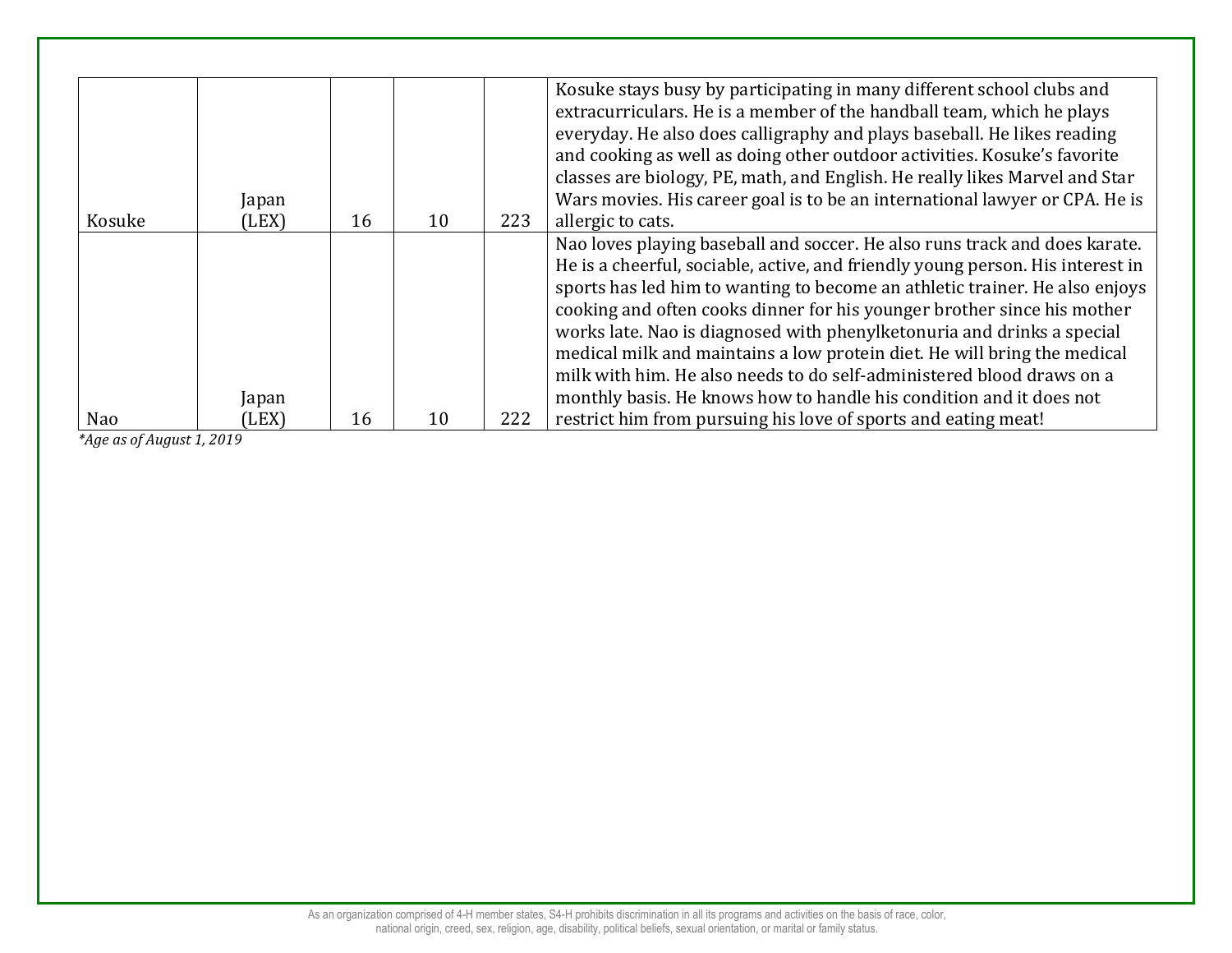|                                    |                          |      |                 |              | Pending Placement (A host family has already been identified for these students; placement is in process)                                                                                                                                                                                                                                                                                                                                                                                                                                                                                                                                                                                                                                                                                     |
|------------------------------------|--------------------------|------|-----------------|--------------|-----------------------------------------------------------------------------------------------------------------------------------------------------------------------------------------------------------------------------------------------------------------------------------------------------------------------------------------------------------------------------------------------------------------------------------------------------------------------------------------------------------------------------------------------------------------------------------------------------------------------------------------------------------------------------------------------------------------------------------------------------------------------------------------------|
|                                    |                          |      | Grade           | <b>ELTIS</b> |                                                                                                                                                                                                                                                                                                                                                                                                                                                                                                                                                                                                                                                                                                                                                                                               |
| <b>Name</b>                        | Country                  | Age* | <b>Entering</b> | <b>Score</b> | <b>Interests, Personality, and Notes</b>                                                                                                                                                                                                                                                                                                                                                                                                                                                                                                                                                                                                                                                                                                                                                      |
| Anxhela<br>-pending<br>placement-  | Albania<br>(YES)         | 16   | 11              | 250          | Anxhela likes reading, jogging, exercising, and playing with her cats. She<br>also practices table tennis, which she has formally competed in, and<br>enjoys drawing. She is hoping to play tennis in the United States. She is<br>interested in studying neuropsychology in the future and is studying<br>German along with learning English. Anxhela describes herself as<br>positive and patient. She would one day like to live by the sea. In the<br>United States, she is looking forward to learning a new culture and to<br>experience personal growth and to learn her boundaries. She is looking<br>forward to becoming a more independent person and to making new<br>friends. Anxhela is Muslim but has no dietary restrictions.                                                  |
| Mehmet<br>-pending<br>placement-   | Turkey<br>(YES)          | 15   | 10              | 218          | Mehmet likes 'simple' activities such as reading books, listening to<br>music, and talking with his family. He also likes going to see movies with<br>his friends and sitting by the sea. He is the President of his class at school<br>but it makes him feel weird when his friends call him 'President'. He has<br>also participated in Model UN and plays goalie for his class's soccer<br>team. He is in the debate club at school and also writes as a hobby. His<br>teacher describes Mehmet as "kind, humble, responsible and never late<br>for school!". He is interested in possibly becoming an anthropologist or<br>politician in the future. Mehmet has one younger sister. His family is<br>Muslim but he does not have any dietary restrictions.                                |
| Flaka<br>-pending<br>placement-    | Kosovo<br>(YES)          | 17   | 12              | 242          | Flaka describes herself as having a really unique personality in that she<br>is creative and imaginative. She comes from a large family of six people<br>and lives in a larger city in Kosovo. She has two sisters and a younger<br>brother. Flaka likes music and often goes to karaoke with her friends.<br>She also likes reading books, drawing, magazines, and math. She is<br>hoping to pursue a career as an architect. In the United States she is<br>looking forward to trying cheerleading and joining a debate club. Flaka's<br>math teacher says that she intelligent, sharp, quick, and a good<br>contributor to group work. Flaka's family is Muslim and occasionally<br>attends services but she does not have any dietary restrictions<br>connected to her religious beliefs. |
| Kristina<br>-pending<br>placement- | <b>Bulgaria</b><br>(YES) | 15   | 10              | 235          | Kristina describes herself as very active. She loves playing sports,<br>especially doing aerobics and gymnastics. She also likes hiking, singing,<br>dancing and snowboarding. When she has free time she likes to spend it<br>with her friends, relaxing and watching and movies. She is looking                                                                                                                                                                                                                                                                                                                                                                                                                                                                                             |

As an organization comprised of 4-H member states, S4-H prohibits discrimination in all its programs and activities on the basis of race, color,

national origin, creed, sex, religion, age, disability, political beliefs, sexual orientation, or marital or family status.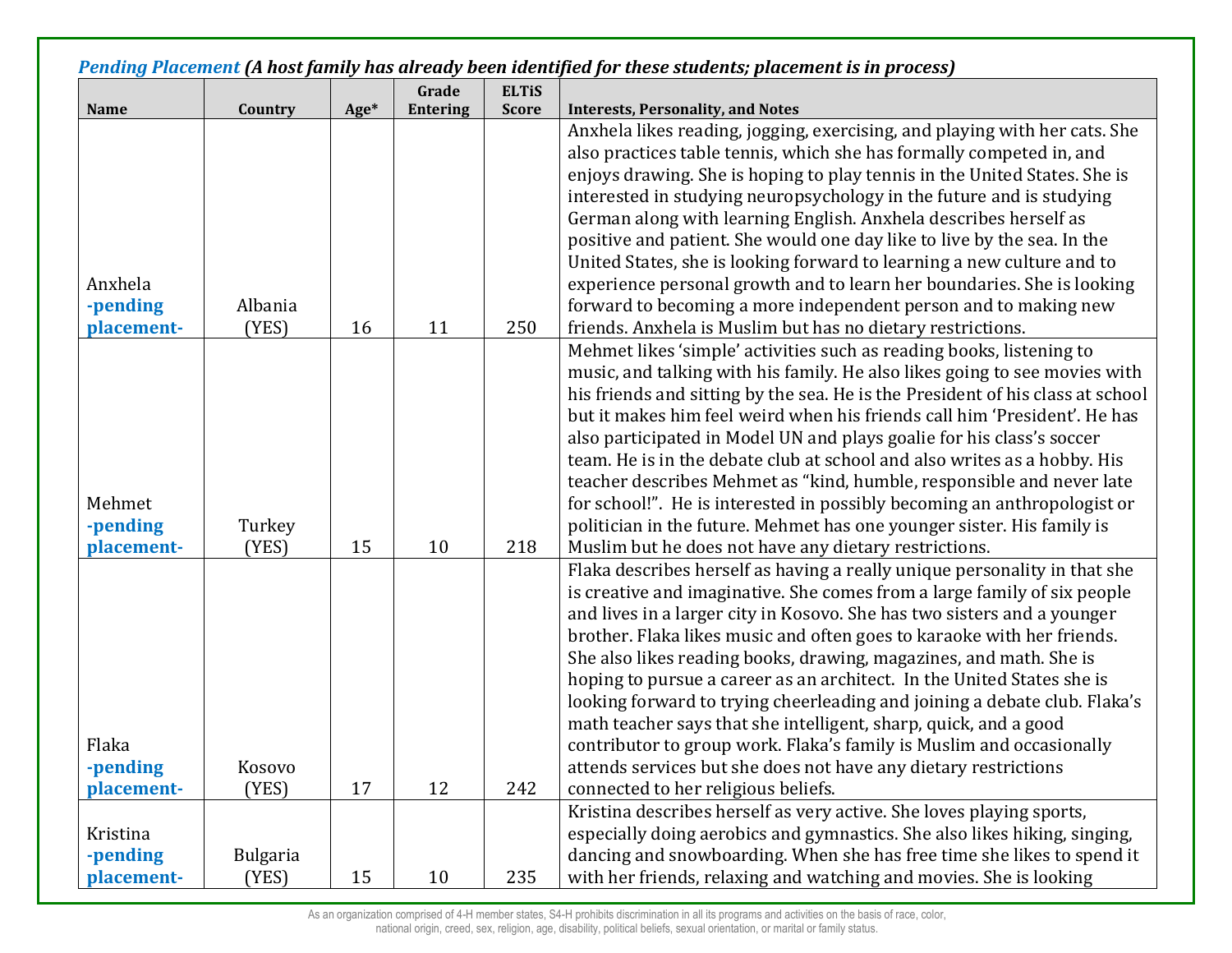|            |             |    |   |     | forward to trying basketball and watching a football game in the United      |
|------------|-------------|----|---|-----|------------------------------------------------------------------------------|
|            |             |    |   |     | States. Kristina worked hard to get accepted into a language high school     |
|            |             |    |   |     | in Bulgaria and was successful. But, she still has been waiting for the      |
|            |             |    |   |     | opportunity to apply for the YES Program. Kristina has often traveled to     |
|            |             |    |   |     | other countries in Europe for sports competitions. Kristina is an only       |
|            |             |    |   |     | child. Sher is interested in becoming a criminologist in the future.         |
|            |             |    |   |     | Sujin is an ambitious young person with dreams of becoming a diplomat        |
|            |             |    |   |     | or politician in the future. Participating in this exchange program is       |
|            |             |    |   |     | partially motivated by these goals. She is very interested in history and    |
|            |             |    |   |     | is looking forward to learning about American history. She and her           |
|            |             |    |   |     | family sometimes go camping. She also used to participate in fencing.        |
|            |             |    |   |     | Sujin says that she is always singing-in the car, in the shower, when she    |
|            |             |    |   |     | is bored. She loves music and is looking forward to sharing about k-pop      |
|            |             |    |   |     | with her host family. She is in the English speaking club and health club    |
|            |             |    |   |     | at her school. She enjoys playing softball at school although she says she   |
| Sujin      |             |    |   |     | is scared of fast pitches and that she is a slow runner! Sujin takes the     |
| -pending   | South Korea |    |   |     | lead in her activities and is the leader of her history, English and science |
| placement- | (BFE)       | 15 | q | 223 | classes.                                                                     |

## *Placed!!!! (paperwork is complete, including high school acceptance)*

|             |             |        | Grade           | <b>ELTIS</b> |                                                                           |
|-------------|-------------|--------|-----------------|--------------|---------------------------------------------------------------------------|
| <b>Name</b> | Country     | $Age*$ | <b>Entering</b> | <b>Score</b> | <b>Interests, Personality, and Notes</b>                                  |
|             |             |        |                 |              | Marina is a very accomplished student who is also a committed             |
|             |             |        |                 |              | volunteer. Marina has been volunteering weekly with the Red Cross for     |
|             |             |        |                 |              | several years and cites volunteering as her favorite activity. She also   |
|             |             |        |                 |              | likes cooking swimming, listening to music, and photography. Marina's     |
|             |             |        |                 |              | teacher describes her as a good leader and a respectful student. Marina's |
|             |             |        |                 |              | favorite season is summer as she likes having the opportunity to swim     |
|             |             |        |                 |              | and spend time with friends around a bonfire. In the United States she is |
|             |             |        |                 |              | looking forward to becoming more independent and to sharing about         |
| Marina      | Macedonia   |        |                 |              | Macedonia with others. Marina has one younger brother and her family      |
| -Placed!-   | (YES)       | 17     | 12              | 230          | identifies as Orthodox Christian.                                         |
|             |             |        |                 |              | Seoyoung is our first year-long exchange student from Korea 4-H. She      |
|             |             |        |                 |              | visited Virginia in the summer of 2016 as part of the Korea 4-H summer    |
|             |             |        |                 |              | exchange program. Seoyoung is very active and recently was recognized     |
|             |             |        |                 |              | with a volunteer award from her city's Education Superintendent. She      |
| Seoveong J  | South Korea |        |                 |              | has also participated in the national table tennis championships. Her     |
| -Placed!-   | (Korea 4-H) | 17     | 11              | 220          | family is Catholic. Her favorite subjects are science and PE and she does |

As an organization comprised of 4-H member states, S4-H prohibits discrimination in all its programs and activities on the basis of race, color,

national origin, creed, sex, religion, age, disability, political beliefs, sexual orientation, or marital or family status.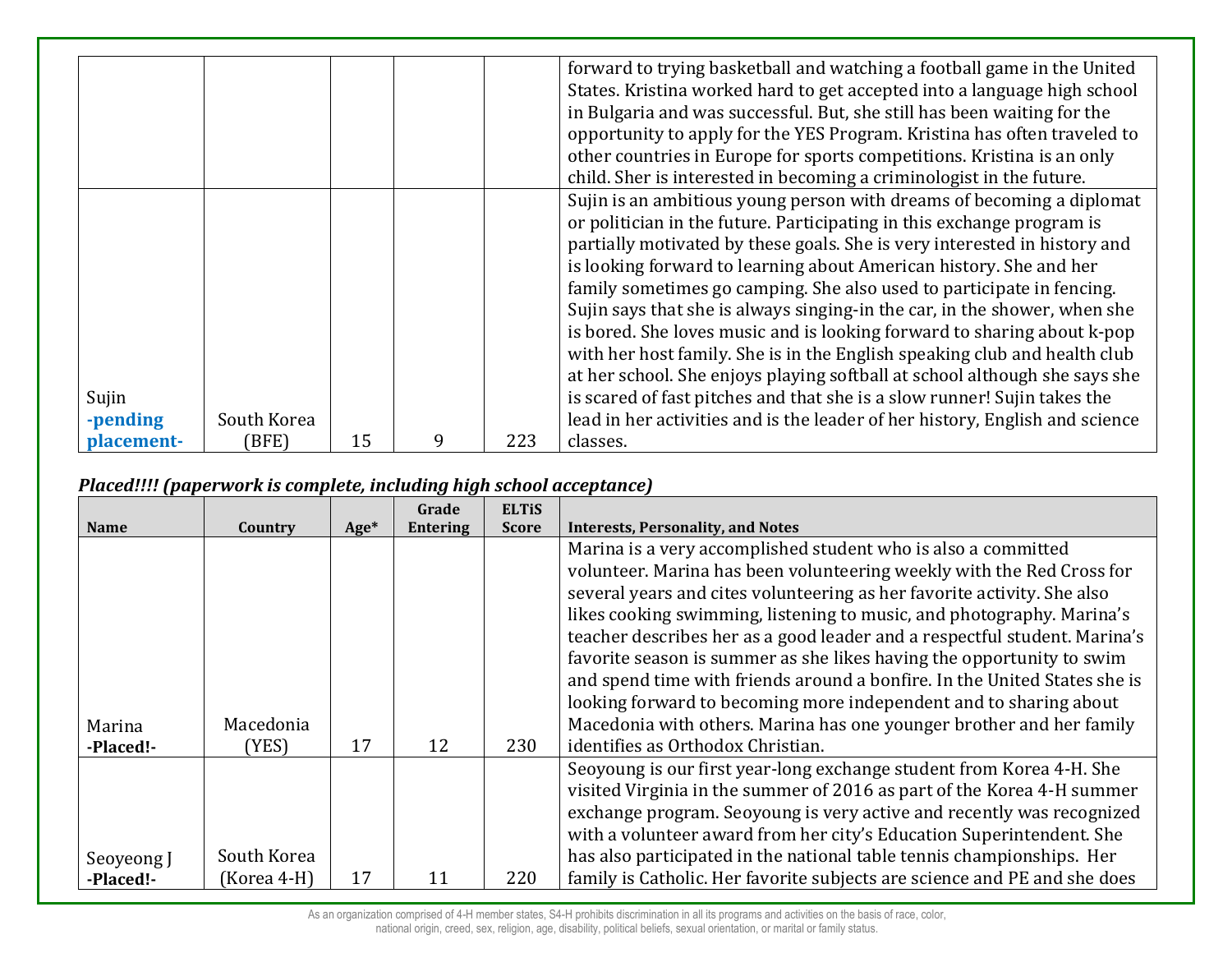|                    |                |    |    |     | volunteer work in her city that involves teaching science to others. She is |
|--------------------|----------------|----|----|-----|-----------------------------------------------------------------------------|
|                    |                |    |    |     | learning piano and the Korean traditional fiddle. She describes herself as  |
|                    |                |    |    |     | adaptable, open, friendly and extroverted. Besides table tennis, she also   |
|                    |                |    |    |     | likes to swim, ski, ride her bike and go camping with her family.           |
|                    |                |    |    |     |                                                                             |
|                    |                |    |    |     | Seoyeong is an only child who is looking forward to having some host        |
|                    |                |    |    |     | siblings!                                                                   |
|                    |                |    |    |     | Fumina is looking forward to sharing her culture with her host family       |
|                    |                |    |    |     | and to gaining self-confidence through the exchange program. She is a       |
|                    |                |    |    |     | member of her school brass band where she plays tuba. She is also an        |
|                    |                |    |    |     | active Hippo club member. Her mother describes her as a good listener,      |
|                    |                |    |    |     | bright, and kind. She also enjoys listening to music, watching movies and   |
|                    |                |    |    |     | going shopping with her friends. Her favorite subject in school is math     |
| Fumina             | Japan          |    |    |     | and she also loves pizza and camping. Fumina is looking forward to          |
| -Placed!-          | (LEX)          | 16 | 10 | 222 | making miso soup and origami with her host family.                          |
|                    |                |    |    |     | Andonija describes herself as sociable, helpful, smiling and a little bit   |
|                    |                |    |    |     | shy. She likes reading, jazz, drinking tea and trying new foods, especially |
|                    |                |    |    |     | pastries. Andonija enjoys shopping, swimming, jogging, cooking, and is      |
|                    |                |    |    |     | learning French. She previously played basketball for her school team.      |
|                    |                |    |    |     | She has extensive travel experience and has visited many countries          |
|                    |                |    |    |     | throughout Europe. Andonija has one younger sister and her family           |
|                    |                |    |    |     | identifies as Christian. She is looking forward to learning about a new     |
|                    |                |    |    |     | culture in the US and experiencing Christmas and Thanksgiving as well       |
| Andonija           | Macedonia      |    |    |     | as visiting America's famous museums. She is hoping to be a marine          |
| -Placed!-          | (YES)          | 17 | 11 | 227 | biologist or a NASCAR engineer as a future career.                          |
|                    |                |    |    |     | Ayane is very active and enjoys sports, outdoor activities, dance, music,   |
|                    |                |    |    |     | cooking and swimming. She is also a fan of k-pop and can speak some         |
|                    |                |    |    |     | Korean. She describes her unique point as her courage and her flexibility   |
|                    |                |    |    |     | and sense of responsibility. She is interested in learning more about       |
|                    |                |    |    |     | American history, society, and culture. She would like to be an airline     |
|                    |                |    |    |     | ground staff for a career. She is a member of her school's tea ceremony     |
|                    |                |    |    |     | club. Ayane often visits the baseball stadium with her family. She is       |
|                    |                |    |    |     | excited about meeting her American host family and cooking together.        |
| Ayane<br>-Placed!- | Japan<br>(LEX) | 16 | 10 | 218 | Her mother reports that she makes good French Toast!                        |
|                    |                |    |    |     | Leke describes himself as 'family-oriented' and is a little nervous about   |
|                    |                |    |    |     | being away from his family, including their Golden Retriever, Buddy. He     |
|                    |                |    |    |     |                                                                             |
|                    |                |    |    |     | and his family go for hikes together and go the park and cinema. He likes   |
| Leke               | Kosovo         |    |    |     | reading and also plays many sports including soccer, track, tennis,         |
| -Placed!-          | (YES)          | 17 | 12 | 250 | skiing, and swimming. He regularly volunteers with a volunteer              |

As an organization comprised of 4-H member states, S4-H prohibits discrimination in all its programs and activities on the basis of race, color,

national origin, creed, sex, religion, age, disability, political beliefs, sexual orientation, or marital or family status.